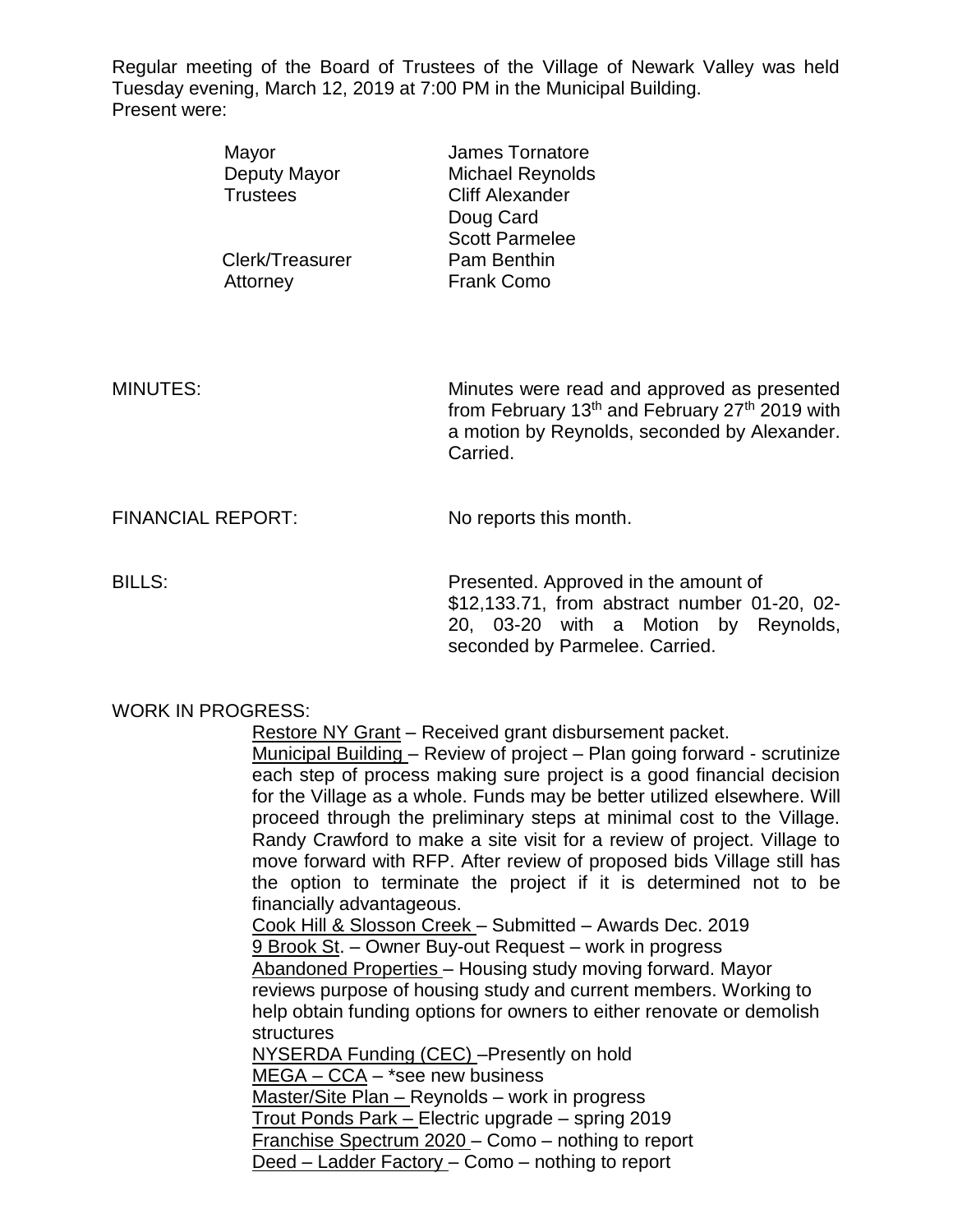Community Garden – Yard hydrant – Installation late March/April 2019 AED for Municipal Building– Benthin – Waiting on John Mac Foundation board response from follow up request stating 2 AED's are needed due to building layout and access of areas. Solid Waste – Review for fiscal 2020-21 – work in progress. Maine EMS Rental Agreement – Now current, 2018-2019 rent paid in full. Waiting on return of lease agreement.

## Guests –

- June Esler Discussion of property maintenance/code enforcement issues along Main Street in the Village.
- Kim Frey Discussion of Village project financing and its effects on some village residents.
- John Tomazin Discussion of Village maintenance and beautification. The condition of *'Welcome to Newark Valley'* sign on Route 38 needs to be addressed.
- Bonnie Jo Leach Discussion of current building permit and code violations.
- Mer Barrett Discussion of Summerfest 2019. Discussion of Northern Tioga Chamber willingness to be involved with Village for projects that aim to better the Village for its residents.

## NEW BUSINESS:

RESOLUTION # 01-20 Approval of Transfer of Funds (Copy attached) adopted with a motion by Reynolds, seconded by Card. Roll call vote. Reynolds, Card, Alexander, Parmelee, and Tornatore. -Yes. 0 - No. Carried.

RESOLUTION # 02-20 Authorize Mayor to sign support of Apprenticeship program (Copy attached) adopted with a motion by Reynolds, seconded by Parmelee. Roll call vote. Reynolds, Card, Alexander, Parmelee, and Tornatore. -Yes. 0 - No. Carried.

MEGA – Review of MEGA project, Review of webinar presented by MEGA earlier in the day, MEGA proposal of \$0.05092/kwh for regular electric cost, proposal of \$0.0542/kwh for renewable energy cost. Village Board to decide whether to Opt-in or Opt-out of moving forward with the project tonight. See Res. #03-20.